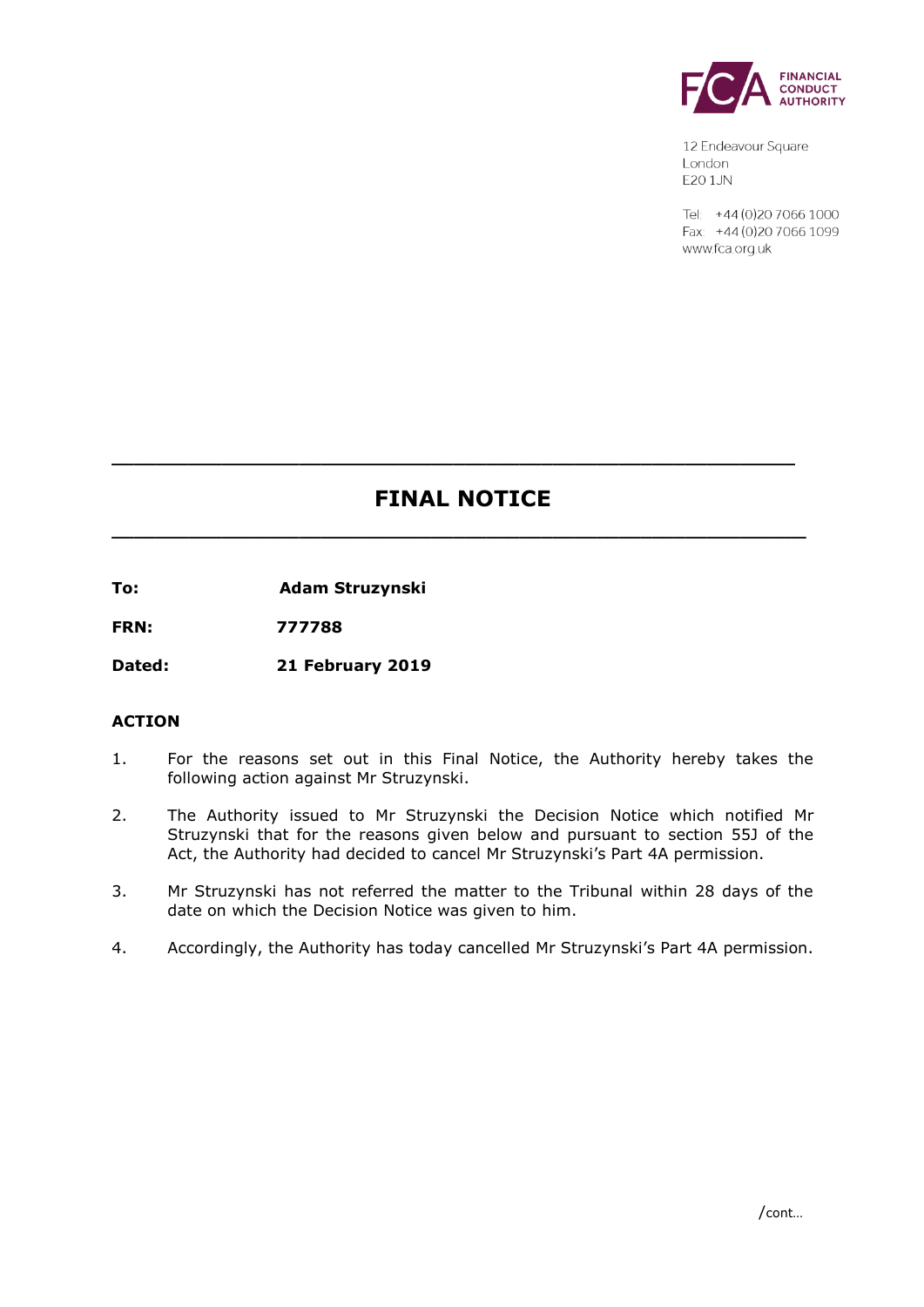## **DEFINITIONS**

5. The definitions below are used in this Final Notice:

"the Act" means the Financial Services and Markets Act 2000;

"the Authority" means the Financial Conduct Authority;

"the Decision Notice" means the Decision Notice issued by the Authority to Mr Struzynski dated 6 November 2018;

"the Overdue Balance" means the outstanding sum of £138.41, owed by Mr Struzynski to the Authority for annual fees and levies for the period 1 April 2017 to 31 March 2018, which was due for payment by 23 September 2017;

"the Principles" means the Authority's Principles for Businesses;

"Mr Struzynski's Part 4A permission" means the permission granted by the Authority to Adam Struzynski pursuant to Part 4A of the Act;

"the suitability Threshold Condition" means the threshold condition set out in paragraph 2E of Schedule 6 to the Act;

"the Threshold Conditions" means the threshold conditions set out in Schedule 6 to the Act;

"the Tribunal" means the Upper Tribunal (Tax and Chancery Chamber); and

"the Warning Notice" means the Warning Notice issued by the Authority to Mr Struzynski dated 10 October 2018.

# **REASONS FOR THE ACTION**

- 6. On the basis of the facts and matters and conclusions described in the Warning Notice, and in the Decision Notice, it appears to the Authority that Mr Struzynski is failing to satisfy the suitability Threshold Condition, in that the Authority is not satisfied that Mr Struzynski is a fit and proper person having regard to all the circumstances, including whether Mr Struzynski managed his business in such a way as to ensure that his affairs were conducted in a sound and prudent manner.
- 7. Mr Struzynski has failed to pay the Overdue Balance and he has not been open and co-operative in all his dealings with the Authority, in that Mr Struzynski has failed to respond to the Authority's repeated requests for him to pay the Overdue Balance, and has thereby failed to comply with Principle 11 of the Principles and to satisfy the Authority that he is ready, willing and organised to comply with the requirements and standards of the regulatory system.
- 8. These failures, which are significant in the context of Mr Struzynski's suitability, lead the Authority to conclude that Mr Struzynski has failed to manage his business in such a way as to ensure that his affairs are conducted in a sound and prudent manner, that he is not a fit and proper person, and that he is therefore failing to satisfy the Threshold Conditions in relation to the regulated activities for which he was granted a Part 4A permission.